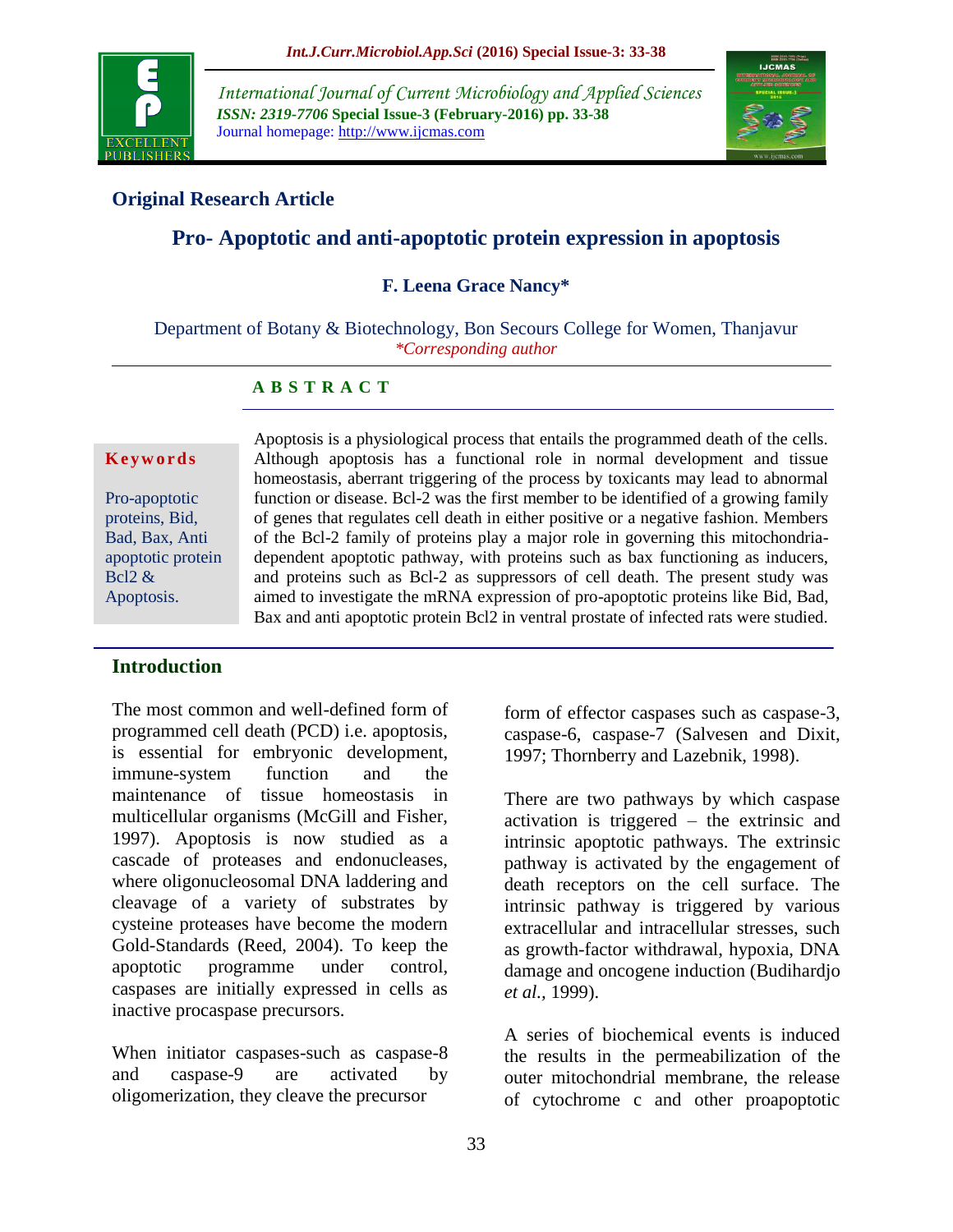molecules, the formation of the apoptosome – a large protein complex that contains cytochrome c, apoptotic protease activating factor 1 (APAF1) and caspase-9 and caspase-3 activation. Among these processes, only the permeabilization step is regulated, in that anti-apoptotic members of the Bcl-2 family can stop the march towards apoptotic death (Cory and Adams, 2002). Bcl-2 family proteins share several homology regions (Bcl-2-homology/BH domains) crucial for both their dimerization and apoptosis-modulatory functions (Oltvai and Korsmeyer, 2000). This family includes Bax, Bcl-x, and Bad, Bag, Bag-1, Bak, Bik, Hrk/hara T kiri and others. The pro apoptotic Bax protein, cloned through its ability to co-immunoprecipitate with Bcl-2 (McGill and Fisher, 1997).

The proapoptotic member of the Bcl-2 family Bax can directly cause mitochondria to release cytochrome c. The ability of some Bcl-2 family members, including Bax, to form ion channels has suggested that these proteins open pores in the outer mitochondrial membrance, allowing exit of cytochrome c. Finally cytochrome c release from mitochondria, that triggers caspase activation, appears to be largely mediated by direct or indirect ROS action. The caspase cascade ultimately triggers cell death through the destruction of cellular proteins, which are important for cell viability (Antonsson *et al.,* 1997).

### **Materials and Methods**

#### **Isolation of Total RNA**

Total RNA was isolated from the frozen tissues of infected rats using RNA isolation (TRI reagent) following the method of Chomczynski and Sacchi (1987). The total RNA obtained is free from protein and DNA contamination.

Single step guanidium acid phenol method emphasizes on the ability of guanidium isothiocyanate (GTIC) to lyse cells, denature protein and inactivate intracellular ribonuclease rapidly. The presence of βmercaptoethanol in the mixture enhances the solubilization properties of the GITC extraction buffer. Acid phenol extraction (pH<5.0) selectively retains cellular DNA in the organic phase and aids in the extraction of proteins and lipids. The addition of chloroform further removes lipids and establishes two distinct phases, an organic phase containing the DNA, proteins and lipids and an aqueous containing the RNA (Chomczynski and Sacchi, 1987).

#### **Reagents**

**TRI reagent**: Phenol, guanidium isothiocyanate, urea, detergents, buffering agents and stabilizers,

**Chloroform** (molecular grade),

**Isopropanol** (molecular grade),

### **75% ethanol**, **Diethylpyrocarbonate (DEPC) water – 0.2% (or) sterile water**

To 100mg tissue, 1ml of TRIR was added and homogenized well. Following homogenization, the homogenate was stored for 5min at 4ºC to permit complete dissociation of nucleoprotein complexes. To this, 0.2ml of chloroform/ml of RNA reagent was added, shaken vigorously for 15seconds and centrifuged at 12000×g for 15min at 4ºC. After centrifugation, the upper aqueous phase containing RNA were separated. The volume of the aqueous phase was about 40-50% of the total volume of the homogenate.

The aqueous phase was carefully transferred to a fresh eppendorf micro centrifuge tube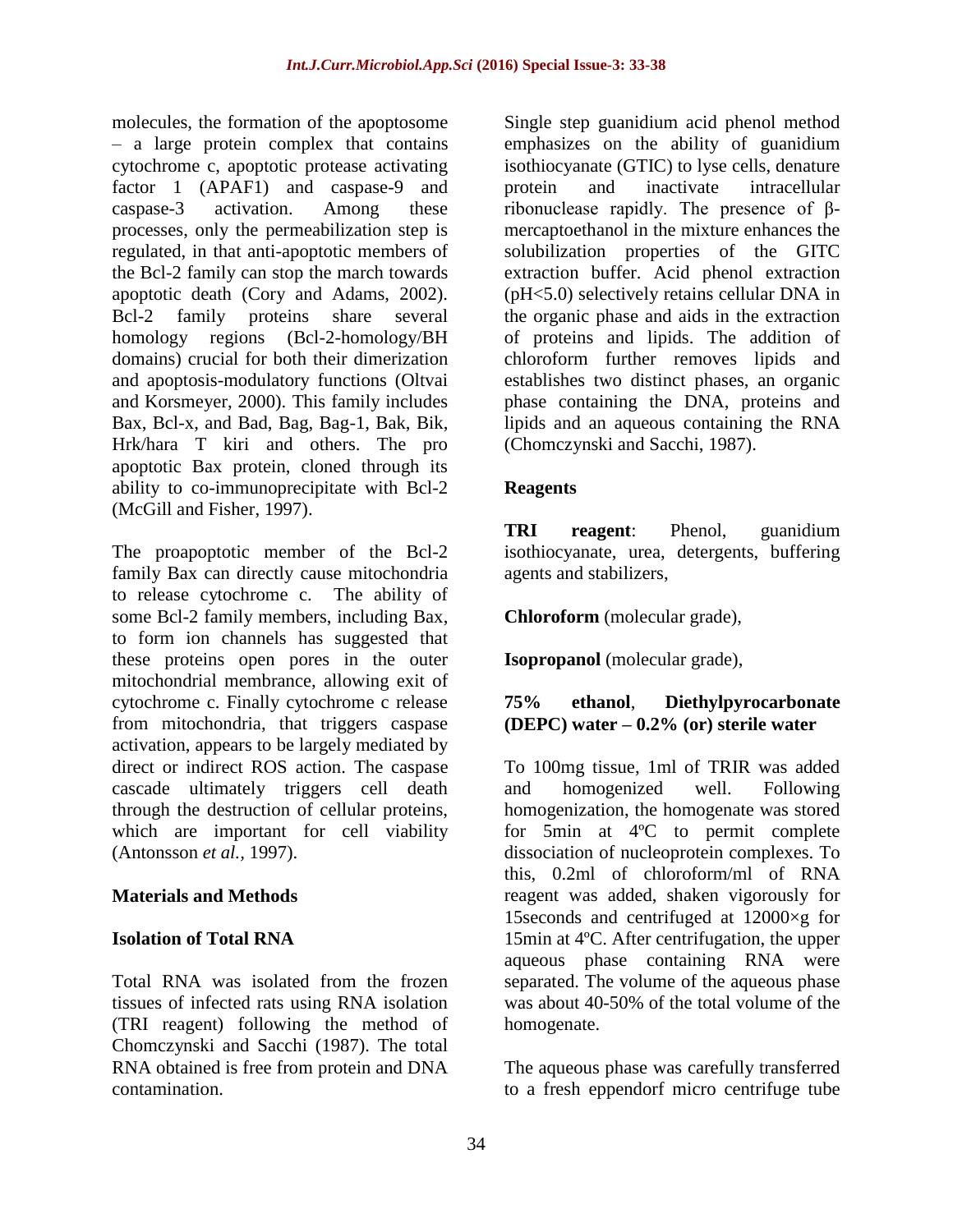without disturbing the interphase. Equal volume of isopropanol was added to the eppendorf tube and then centrifuged at 12000×g for 10min at 4ºC. RNA got precipitated and formed as a white pellet at the bottom of the tube. The supernatant was removed and pellet was washed twice with 75% ethanol (1ml of 75% ethanol/1ml of initial solvent used). Subsequently, the eppendorf tube was vortexed and centrifuged at  $7500 \times g$  for 15min at 4°C. At the end of the procedure, the pellet was dried under vaccum for 5min. Care was taken not to allow the RNA pellet to dry completely, as it will greatly decrease its solubility. The RNA pellet was then dissolved in 30µl of 0.2% sterile water and placed in a water bath at 60ºC for 10 min to ensure complete solubility of RNA. The RNA sample was subsequently vortexed for 10 min and stored at -80ºC.

## **Quantification of RNA**

Diluted RNA sample was quantified spectrophotometrically by measuring the absorbance (A) at 260nm. An absorbance of 1 OD is equivalent to RNA concentration of 40µg/ml. Therefore, the yield can be calculated by multiplying the absorbance at 260nm with dilution factor and 40µg. By determining the absorbance of the sample at 260nm and 280nm, one can assess the purity of the RNA. This is a reflection of the protein contamination in the sample. A ratio of absorbance at 260/280nm is generally considered as good quality RNA (>1.8) (Fourney *et al.,* 1988).

### **Reverse Transcription-Polymerized Chain Reaction (Rt-Pcr)**

RT-PCR is an approach for converting and amplifying a single stranded RNA template to yield abundant double stranded DNA product. It involves two steps as: 1. **First strand reaction:** Complementary [DNA](http://en.wikipedia.org/wiki/DNA)

(cDNA) is made from an mRNA template using [dNTPs](http://en.wikipedia.org/wiki/DNTP) & Reverse transcriptase. The components are combined with a DNA primer in a reverse transcriptase buffer for an hour at 37°C. **2. Second strand reaction:** After the reverse transcriptase reaction is complete, cDNA has been generated from the original single strand mRNA, standard [PCR](http://en.wikipedia.org/wiki/PCR) (called the "second strand reaction") is initiated.

## **Reverse Transcription**

RT-PCR is a method used to amplify cDNA copies of RNA. It is the enzymatic conversion of mRNA into a single cDNA template. A specific oligodeoxy nucleotide primer hybridized to the mRNA and is then extended by a RNA dependent DNA polymerase to create a cDNA copy.

## **Reagents**

**First Strand buffer(5x):** (250mM Tris-HCl (pH8.3),  $75 \text{mM}$  KCl,  $15 \text{mM}$  MgCl<sub>2</sub>

# **dNTP (2.5µM each dNTP)**

**OligodT (10µM):** Stock (2µg/µl): 147.1µg of oligodT dissolved in 73.55µl RNase free water Working: 3µl of stock diluted with 37µl of sterile water

**Superscript III Reverse Transcriptase (200U/μl):** Isolated from an E.Coli strain carrying the Reverse Transcriptase gene from M-MuLV (Moloney Murine Leukemia Virus). The RT Kit was purchased from **INVITROGEN** 

## **Template (RNA-1.5µg for 20µl reaction)**

## **RNase free water**

For each step mixed gently and spinned briefly and incubated in the thermal cycler at 25 $^{\circ}$ C for 5 minutes, 50 $^{\circ}$ C for 45 minutes,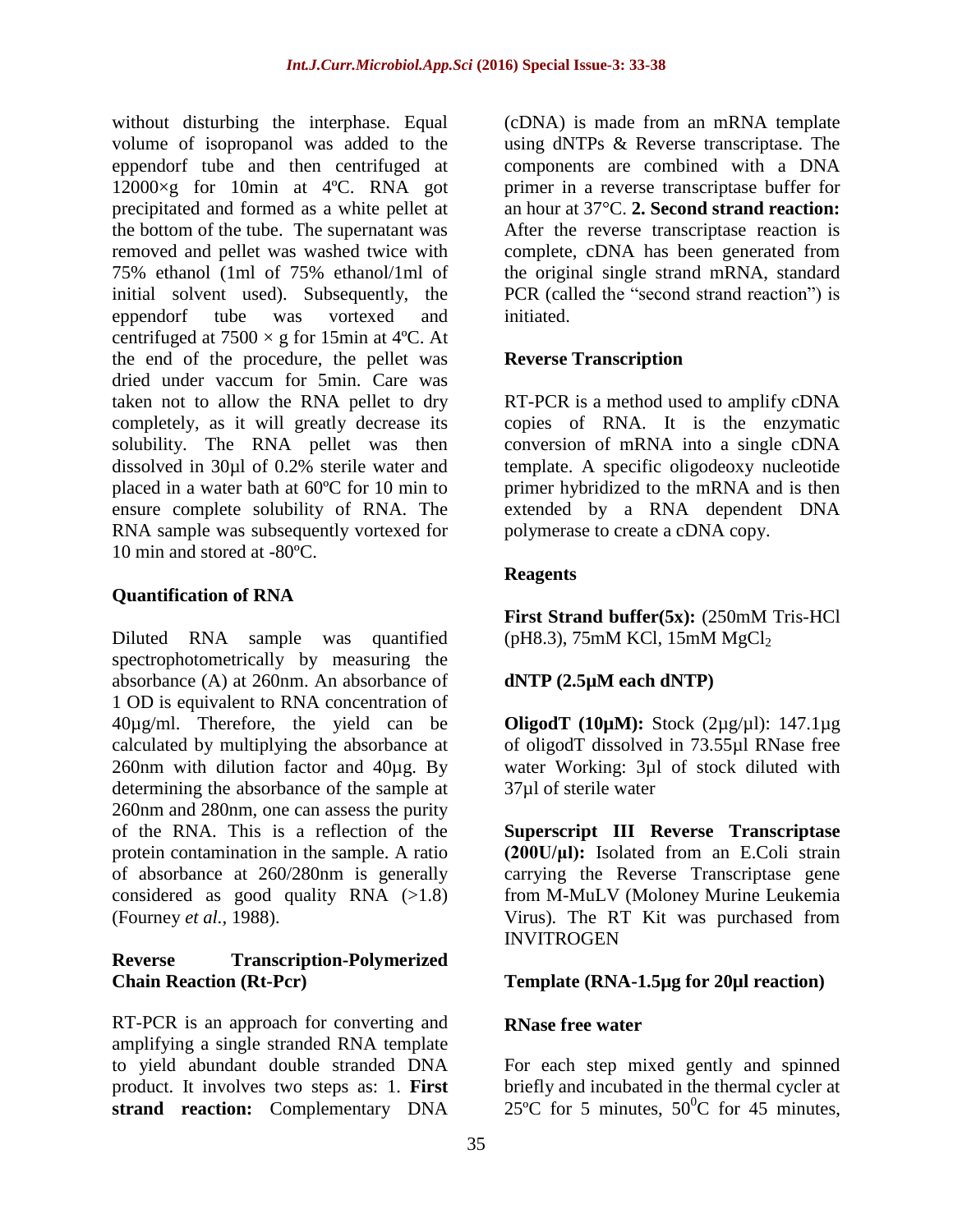$70^{\circ}$ C for 15 minutes and finally maintained at  $4^{\circ}$ C for 5 min. After the reaction, samples were stored at -20ºC or proceed to the PCR.

### **Polymerized Chain Reaction**

### **Reagents**

#### **Master Mix components (2X)**

KAPATaq DNA Polymerase (Isolated from the thermophilic bacterium Thermus Aquaticus purified from recombinant Escherichia coli), Buffer ( $Mg^{2+}$  and 0.4mM each dNTP, (USA), Forward primer (6µM), Reverse primer (6µM), cDNA- Template, RNase and DNase free Water.

The purpose of a PCR (Polymerase Chain Reaction) is to make a huge number of copies of a gene. There are three major steps in a PCR, which are as follows:

#### Total reaction of 20µl

Amplified product was analyzed by

Agarosez gel electrophoresis with ethidium bromide staining. Agarose gel electrophoresis is an effective method for the identification of purified DNA molecules (Sambrook *et al.,* 1989).

#### **Results and Discussion**

Fig 1, shows the Bid, Bad & Bax mRNA expression in ventral prostate.The mRNA expression of Bid, Bad & Bax was significantly increase in ventral prostate of infected rats while compared with control rats. ROS initiates apoptosis in ventral prostate by upregulating the gene expression of pro-apoptotic.

Fig 2, illustrates the Bcl2 mRNA expression in ventral prostate of adult rats. The mRNA expression of Bcl2 was significantly decreased in ventral prostate of infected rats while compared with control rats. ROS initiates apoptosis in ventral prostate by down regulating the gene expression of antiapoptotic Bcl-2 family members.

| <b>Reaction</b>             | Temperature $(^{\circ}C)$ | <b>Time</b>     |
|-----------------------------|---------------------------|-----------------|
| <b>Initial Denaturation</b> | 94                        | $2 \text{ min}$ |
| Denaturation                | 94                        | 30 sec          |
| Annealing                   | Varies                    | 30 sec          |
| Extension                   |                           | 30 sec          |
| Final extension             | 70                        | 4 min           |

| <b>Components</b>     |                | Volume $(\mu l)$      |
|-----------------------|----------------|-----------------------|
| Master mix $(2\mu M)$ |                | 10                    |
| Gene of               | Forward primer | 2                     |
| interest              | Reverse primer | 2                     |
| Internal              | Forward primer | 2                     |
| control               | Reverse primer | $\mathcal{D}_{\cdot}$ |
| RT sample             |                |                       |
| <b>Sterile Water</b>  |                | 5                     |
| <b>Total Reaction</b> |                | 20                    |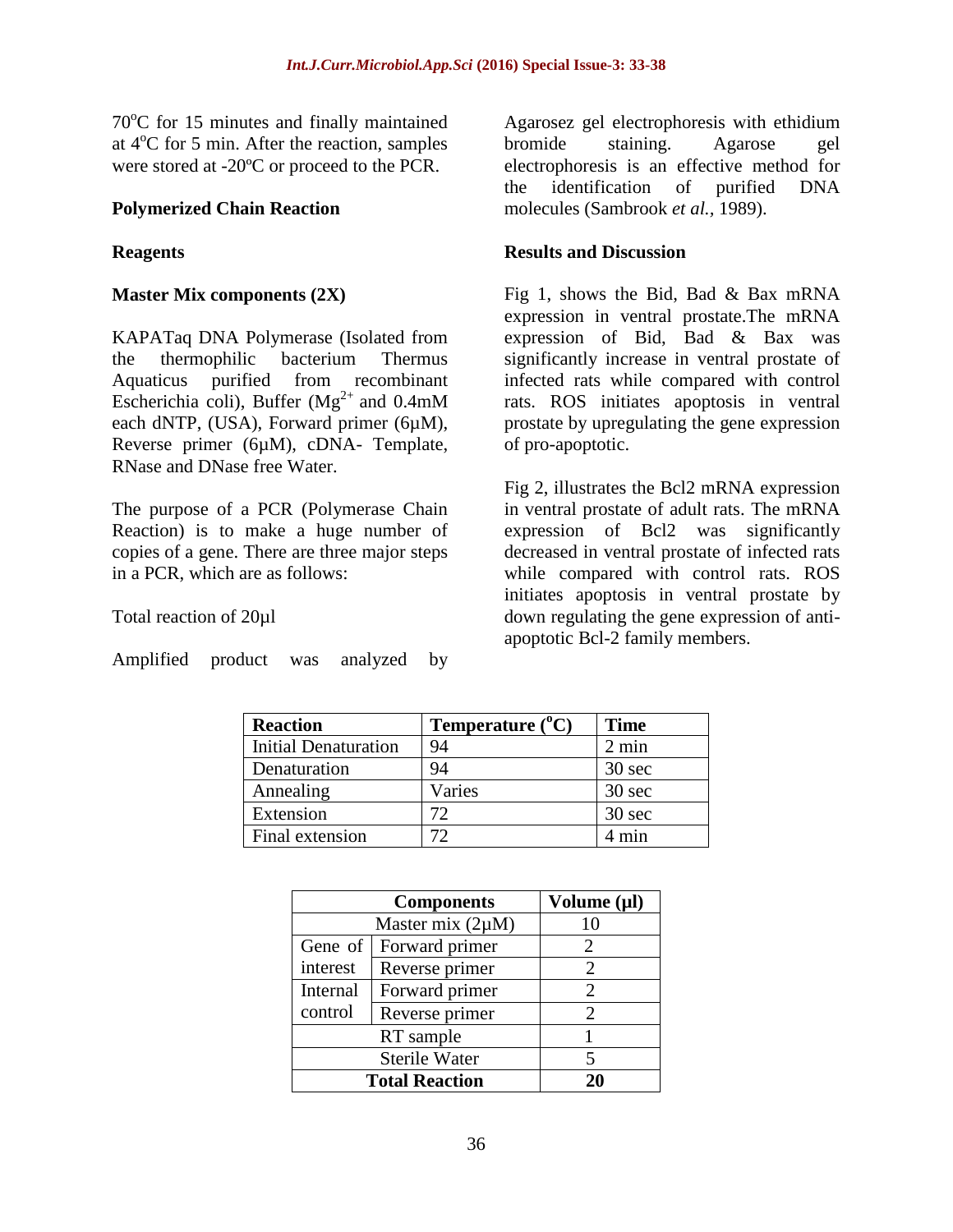**Fig.1** Bid, Bad and Bax Mrna Expression in Ventral Prostate of Infected Adult Rats



**Fig.2** Bcl2 Mrna Expression in Ventral Prostate of Infected Adult Rats



Intrinsic and Extrinsic Pathway Signaling for Apoptosis (Ashkenazi, 2002)



In conclusion, apoptosis is an active process, characterized by mitochondrial swelling, chromatin condensation and formation of

apoptotic bodies and eventually activation of caspases (Thornberry *et al.*, 1998; Shi, 2004). In the present study, increased